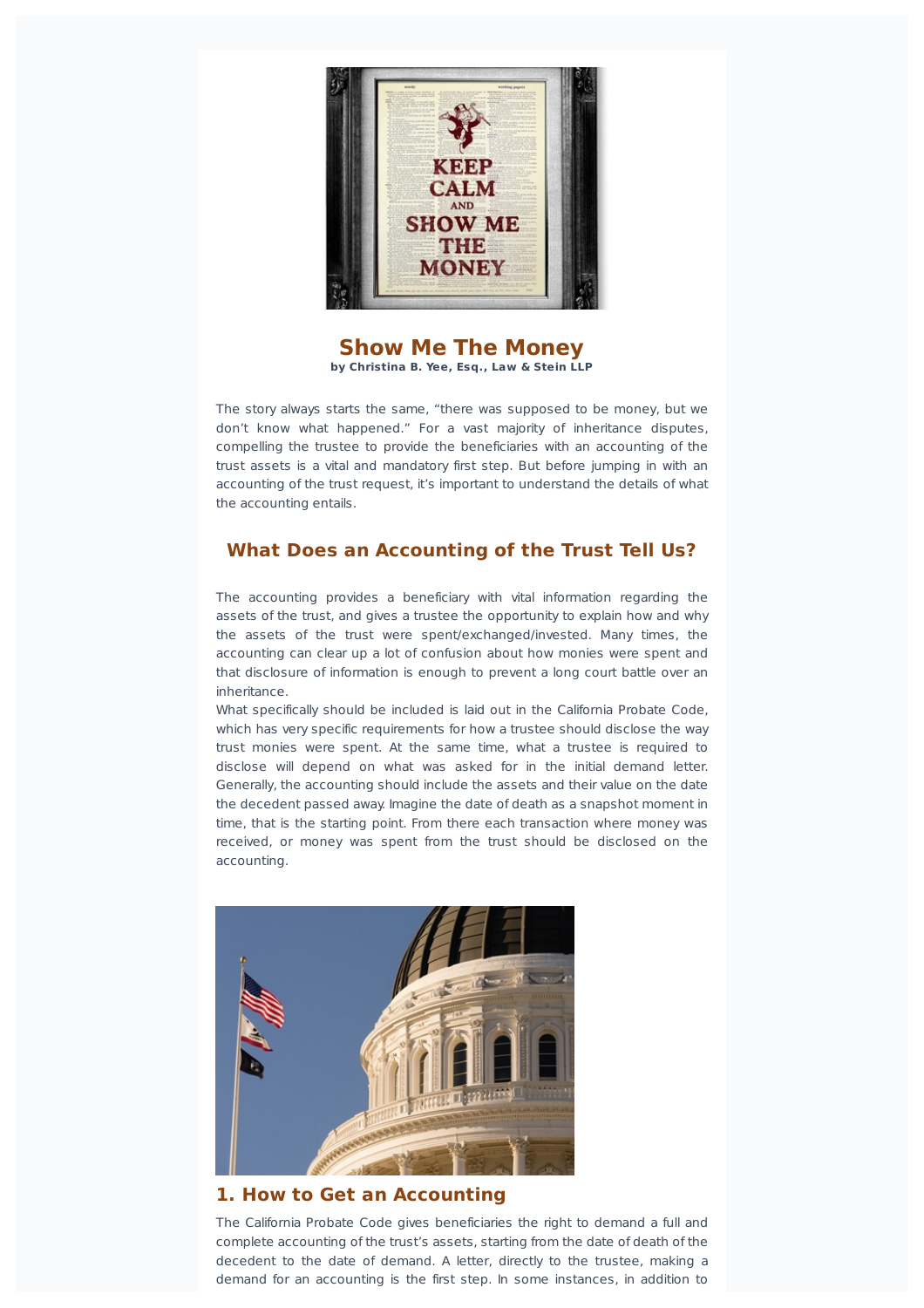making a demand for an accounting of the financial assets, a request for an inventory of the personal property of the decedent is also a good idea.

#### **2. What Should You Ask For?**

What to ask for depends on how much detail the beneficiaries are looking for, and the time period to be covered in the accounting. If the decedent has only recently passed away, an "accounting" could be nothing more than an overview list of assets and their value on the date of death. The longer the time period from the time the decedent passed away to the date of the demand, the more detail is generally sought. This is because as time goes on, the money of the trust has been spent by the trustee on various expenditures. These are the details that are necessary to determine if the trustee has complied with his/her fiduciary obligations in how the trust monies have been spent.

As for tangible personal property (or as it is more commonly known, "the stuff") it is important to keep in mind that practically speaking, depending on how long the decedent has been gone, much of the personal property has either been sold, lost, donated, distributed to various family members, and therefore it may be impossible to account and inventory personal property. More importantly, with the exception of high value pieces like art, or other collectibles, it may not be economically practical to try to chase down "the stuff" if the decedent passed away some years ago.

# **2. What Should You Ask For?**

What to ask for depends on how much detail the beneficiaries are looking for, and the time period to be covered in the accounting. If the decedent has only recently passed away, an "accounting" could be nothing more than an overview list of assets and their value on the date of death. The longer the time period from the time the decedent passed away to the date of the demand, the more detail is generally sought. This is because as time goes on, the money of the trust has been spent by the trustee on various expenditures. These are the details that are necessary to determine if the trustee has complied with his/her fiduciary obligations in how the trust monies have been spent.

As for tangible personal property (or as it is more commonly known, "the stuff") it is important to keep in mind that practically speaking, depending on how long the decedent has been gone, much of the personal property has either been sold, lost, donated, distributed to various family members, and therefore it may be impossible to account and inventory personal property. More importantly, with the exception of high value pieces like art, or other collectibles, it may not be economically practical to try to chase down "the stuff" if the decedent passed away some years ago.



#### **3. Complications in Doing an Accounting**

While it sounds simple enough, a few key points to keep in mind: 1. Generally, only those beneficiaries entitled to current income distributions are entitled to a full and complete accounting. The farther removed you are to